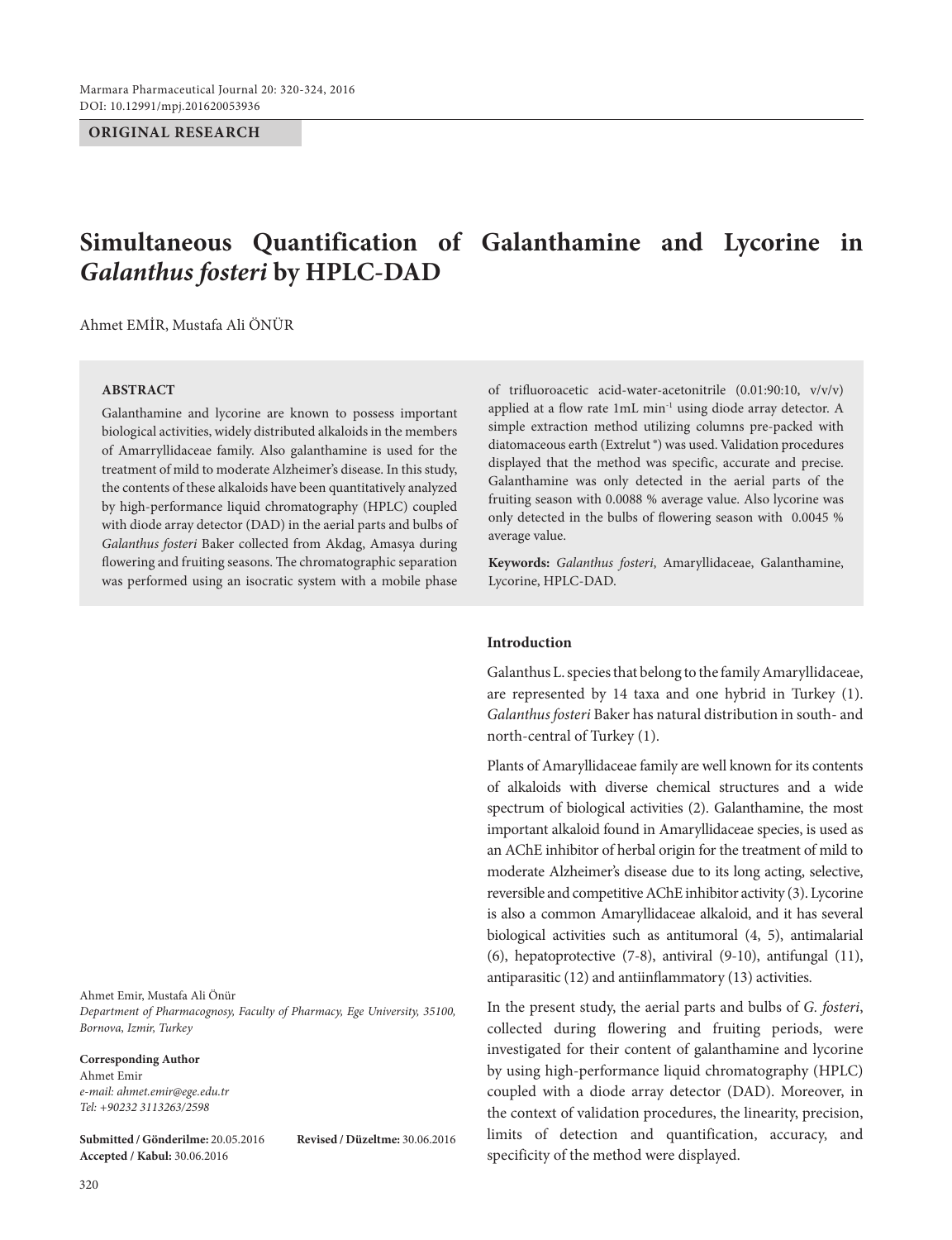### **Experimental**

### **Plant material**

*G. fosteri* was collected from Akdag, Amasya on March 28, 2012 and April 1, 2013 during flowering and fruiting periods. The plants were identified by Prof. M. Ali Onur from the Department of Pharmacognosy, Faculty of Pharmacy, Ege University, Izmir, Turkey. Voucher samples of *G. fosteri* (No: 1516, 1525) are deposited in the Herbarium of the Department of Pharmacognosy, Faculty of Pharmacy, Ege University.

### **Chemicals**

Standard samples of lycorine and galanthamine were previously isolated in our laboratory and authenticated by spectral analysis (UV, IR, 1D NMR, MS) (14). TFA (trifluoroacetic acid) (Merck, 108178), HPLC grade acetonitrile (LabScan Analytical Sciences, LC 1005), and chromatographic grade double-distilled water were used for the HPLC analysis of the analytes and standards. Other chemicals were of analytical grade.

### **Sample preparation**

The extraction procedure was carried out as previously, described (l5). Pre-packed columns based on diatomaceous earth for liquid–liquid sample purification were used for the extraction of samples. Dried and powdered plant material (200 mg) was macerated with 5 mL 2% hydrochloric acid for 5 h in an ultrasonic bath at 40°C and then the extract was made alkaline with 1 mL of 26% ammonium hydroxide, and the volume was adjusted to 10 mL in a volumetric flask with distilled water. After centrifugation at 5000 rpm for 10 min, aliquots of 3.0 mL were applied to the Extrelut® columns. The alkaloids were eluted with  $(5 \text{ mL} \times 3)$  chloroform after 10 min. The organic solvent was evaporated under vacuum to yield the alkaloidal extract. The extract was dissolved in 1 mL 0.1% TFA, filtered using a 0.45-μm filter (Grace Davison, USA) and injected (20 μL) into the HPLC column.

### **Chromatography**

The analysis of the samples and validation studies were performed on a liquid chromatographic system (Agilent 1100 series), equipped with a quaternary pump, a vacuum degasser, a thermostatted column compartment, a manual injector with 20 μL loop (Rheodyne 7725i) and a diode array detector (DAD) (Agilent 1200 series). Column temperature was set at 25°C. The chromatographic separation was achieved isocratically using a mobile phase consisting of TFA–water– acetonitrile  $(0.01:90:10)$  on a Hichrom C18 column (5  $\mu$ m, 250 mm, 4.6 mm), and detection was carried out at 290 nm. The flow rate was 1 mL min<sup>-1</sup>, and the injection volume was 20 μL. The chromatographic run time was 45 min. Data analysis was performed using Agilent Chem Station software. All the calculations concerning the quantitative analysis were carried out by an external standard method based on peak areas.

#### **Method Validation**

 Linearity, accuracy, and precision studies were carried out according to the ICH validation guidelines on the validation of analytical procedures (16).

### **Linearity**

Standard stock solutions of galanthamine and lycorine were prepared by dissolving 5 mg in 10 mL 0.1 % TFA. These stock solutions were further diluted to five known concentrations in the range of 2.5 to 40 μg mL<sup>-1</sup> and 1.25 to 20 μg mL<sup>-1</sup> for galanthamine and lycorine, respectively. The linearity of the method was studied by injecting five known concentrations of the standards. Each standard solution (20 μL) was injected into the column in triplicate, and then the calibration curve of each analyte was obtained by plotting the peak area versus the concentration.

# **Precision**

The precision of the method was assessed by studying intra-day and interday variation. Intra-day precision was determined by injecting solutions of five different concentrations of standard galanthamine (2.5, 5, 10, 20, 40 μg mL<sup>-1</sup>) and lycorine (1.25, 2.5, 5, 10, 20 μg mL<sup>-1</sup>) in triplicate on the same day. Inter-day precision was determined by performing the same procedure on two different days.

### **Limits of Detection (LOD) and Quantification (LOQ)**

Limit of detection and limit of quantification were established at a signal to noise ratio (S/N) of 3 and 10, respectively. LOD and LOQ were experimentally determined by 10 injections of lycorine and galanthamine.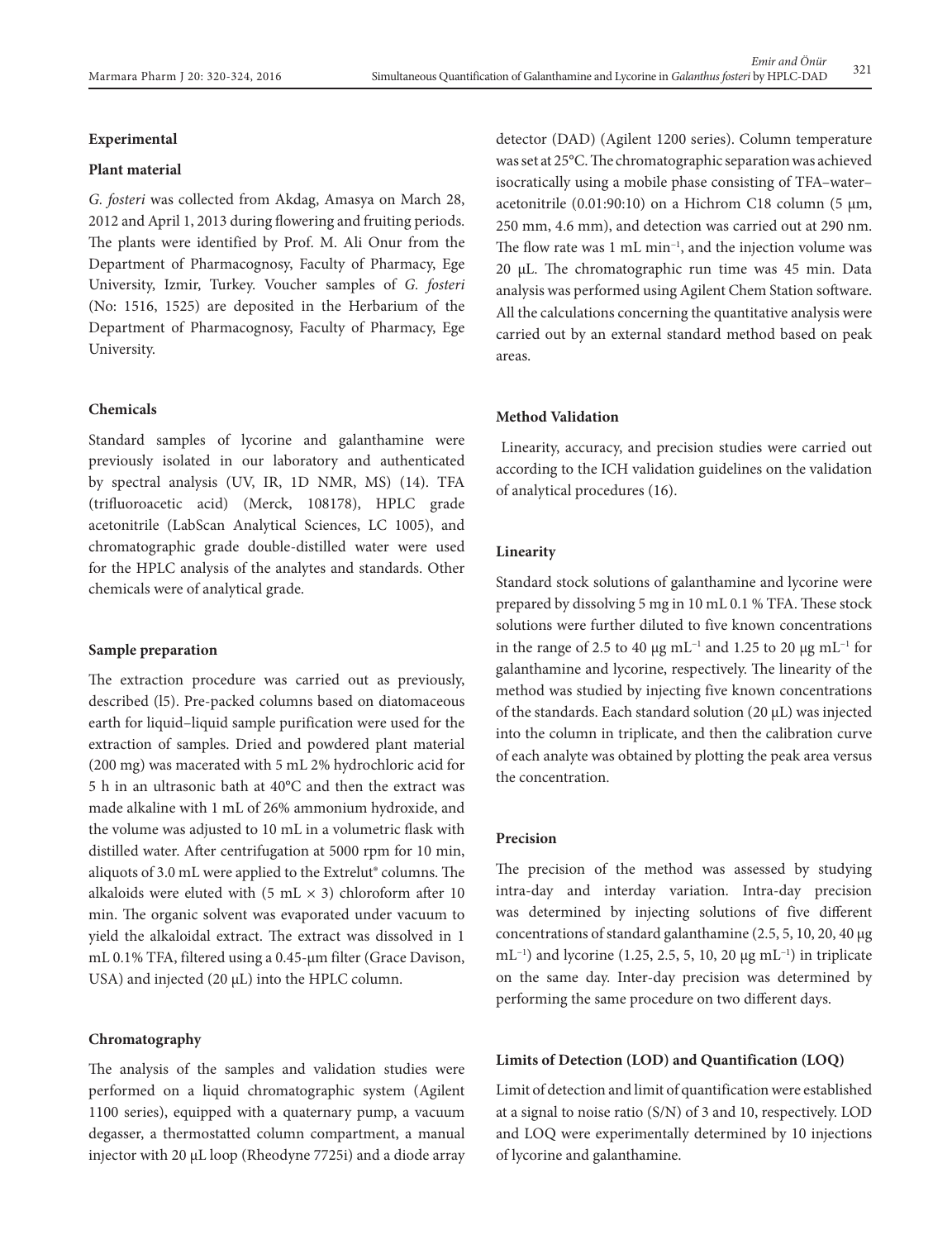### **Recovery**

The recovery of the method was performed by standard addition method. Three known amounts of individual standards were added to sample solutions from 0.0026 mg mL-1 to 0.0104 mg mL-1 at three spiked amounts and the mixtures were analyzed by the same method used in the analysis of lycorine and galanthamine in the plant samples.

# **Specificity**

Specificity is described as the ability to measure the analyte response in the presence of components such as impurities, degredants, matrix, etc. (16). The specificity of the method for the analysis of lycorine and galanthamine was determined in the presence of other constituents found in the extracts.

### **Results and Discussion**

# **Method Validation**

### **Linearity**

The calibration plots for galanthamine and lycorine were found to be linear within the range of 2.5 to 40  $\mu$ g mL<sup>-1</sup> and 1.25 to 20  $\mu$ g mL<sup>-1</sup>, respectively. The regression equation for galanthamine, was  $y = 12.685x + 1.3715$  and for lycorine it was  $y = 15.194x + 1.7495$ . Excellent linearity was obtained for galanthamine ( $r^2 = 0.9998$ ) and lycorine ( $r^2 =$ 0.9998) exhibiting a good correlation between the alkaloid concentration and the peak area.

### **Precision**

The results of the precision analysis of galanthamine and lycorine summarized in Tables 1 and 2. These values were found to be less than 1.0 % for the two compounds indicating the good reproducibility of the method.

**Table 1.** Precision of galanthamine for *G. fosteri*

| Amount<br>$(\mu g \, mL^{-1})$ | Intra-day precision<br>$(RSD, %)^a$ | Inter-day precision<br>$(RSD, %)^a$ |
|--------------------------------|-------------------------------------|-------------------------------------|
| 2.5                            | 0.154                               | 0.513                               |
| 5                              | 0.720                               | 0.943                               |
| 10                             | 0.785                               | 0.827                               |
| 20                             | 0.452                               | 0.453                               |
| 40                             | 0.377                               | 0.133                               |

a Mean of three determination, RSD %, percentage relative standard deviation.

| Amount<br>$(\mu g \, mL^{-1})$ | Intra-day precision<br>$(RSD, %)^a$ | Inter-day precision<br>$(RSD, %)^a$ |
|--------------------------------|-------------------------------------|-------------------------------------|
| 2.5                            | 0.154                               | 0.513                               |
| 5                              | 0.720                               | 0.943                               |
| 10                             | 0.785                               | 0.827                               |
| 20                             | 0.452                               | 0.453                               |
| 40                             | 0.377                               | 0.133                               |

a Mean of three determination, RSD %, percentage relative standard deviation.

# **Limits of Detection (LOD) and Quantification (LOQ)**

The LOD was found to be 0.00982 μg mL<sup>-1</sup>, and the LOQ was determined as 0.03675 μg mL−1 for galanthamine. The LOD and LOQ were calculated as 0.02472 μg mL−1and 0.09247 μg mL<sup>-1</sup> for lycorine, respectively.

### **Recovery**

Recovery assay was carried out by spiking three different known concentrations of lycorine and galanthamine into sample solutions. The mean extraction recoveries were in the range of 97.959–101.023 % and 98.586-101.878 % for galanthamine and lycorine, respectively. The results of the experiments are given in Table 3.

**Table 3.** Statistical data for recoveries of galanthamine and lycorine

| Analyte           | Concent-<br>ration<br>in sample<br>$(mg \text{ mL}^{-1})$ | Amount<br>spiked<br>(mg)<br>$mL^{-1}$ | Mean<br>Amount<br>spiked<br>$(mg \text{ mL}^{-1})$ | Mean recovery<br>$(\%)\pm SD$                                  | RSD<br>$(%)^a$          |
|-------------------|-----------------------------------------------------------|---------------------------------------|----------------------------------------------------|----------------------------------------------------------------|-------------------------|
|                   |                                                           | 0.00260                               | 0.00384                                            | $97.959 + 0.074$                                               | 0.945                   |
| Galant-<br>hamine | 0.00524                                                   | 0.00520                               | 0.00531                                            | $98.276 \pm 0.097$                                             | 0.894                   |
|                   |                                                           | 0.01040                               | 0.00790                                            | $101.023 + 0.843$                                              | 0.843                   |
| Lycorine          | 0.00286                                                   | 0.00140<br>0.00280<br>0.00560         | 0.00217<br>0.00279<br>0.00430                      | $101.878 + 0.037$<br>$98.586 \pm 0.041$<br>$101.654 \pm 0.072$ | 0.907<br>0.768<br>0.894 |

a Mean of three determination, RSD %, percentage relative standard deviation.

|  | Table 2. Precision of lycorine for G. fosteri |
|--|-----------------------------------------------|
|  |                                               |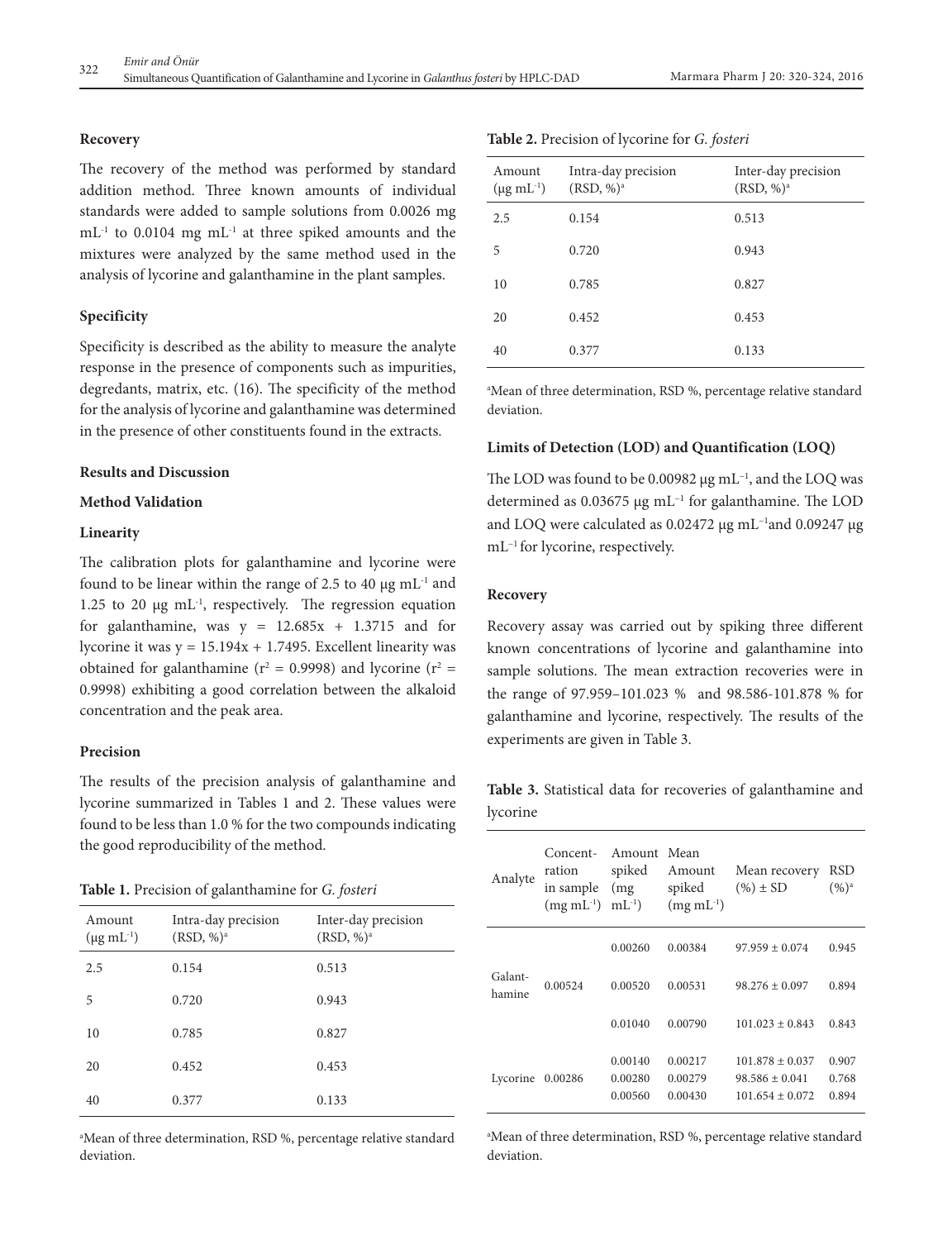## **Specificity**

The acquisition of UV spectra with the DAD detector were used for the evaluation of the peak purity of galanthamine and lycorine. The spectra of the analyzed compounds are shown in Figures 1 and 2.



**Fig. 1.** UV spectrum of galanthamine



**Fig. 2.** UV spectrum of lycorine

### **Sample Analysis**

Detection of these alkaloids was accomplished by comparison of the retention times and UV spectra with those of standard compounds (Figs 3 and 4). Under the described chromatographic conditions, galanthamine and lycorine were identified and quantified in *G. fosteri* specimens (Figs 5 and 6). Quantitative determination was carried out by the external standard method based on peak areas. The results of the mean values of three replicate injections of two compounds were reported in Table 4. Galanthamine was only detected in the aerial parts of fruiting season with 0.0088 % average value. Also lycorine was only detected in the bulbs of flowering season with 0.0045 % average value.

**Table 4.** Contents of galanthamine and lycorine in *G.fosteri*

| G. fosteri<br>(season) | Specimen        | Content of ga-<br>lanthamine (%) | Content of lycorine<br>(%) |
|------------------------|-----------------|----------------------------------|----------------------------|
| Fruiting               | <b>Bulbs</b>    | ND                               | ND                         |
| season                 | Aerial<br>parts | 0.00882<br>$^{+}$<br>0.00025     | -ND                        |
| Flowering<br>season    | Bulbs           | ND                               | $0.00455 \pm 0.00028$      |
|                        | Aerial<br>parts | ND                               | ND                         |

ND: not detected



**Fig. 3.** HPLC chromatogram of standard galanthamine (GAL: Galanthamine)



**Fig. 4.** HPLC chromatogram of standard lycorine (LYC: Lycorine)



**Fig. 5.** HPLC chromatogram of the total alkaloidal extract of *G. fosteri* (Aerial parts of fruiting period)



**Fig. 6.** HPLC chromatogram of the total alkaloidal extract of *G. fosteri* (Bulbs of flowering period)

### **Conclusion**

In the present study simple, rapid, efficient and reliable method was applied for quantitative determination of galanthamine and lycorine in *G. fosteri*. Also the method was validated for linearity, precision, recovery and limits of detection and quantification. The datas of validation indicated that the method was appropriate for simultaneously determination of lycorine and galanthamine.

In our previous investigations, a number of *Galanthus* species has been found to contain lycorine, but not galanthamine (17- 19). Lycorine and galanthamine have been simultaneously detected in *G. woronowii*, *G. cilicicus, G. elwesii* (15, 20, 21)